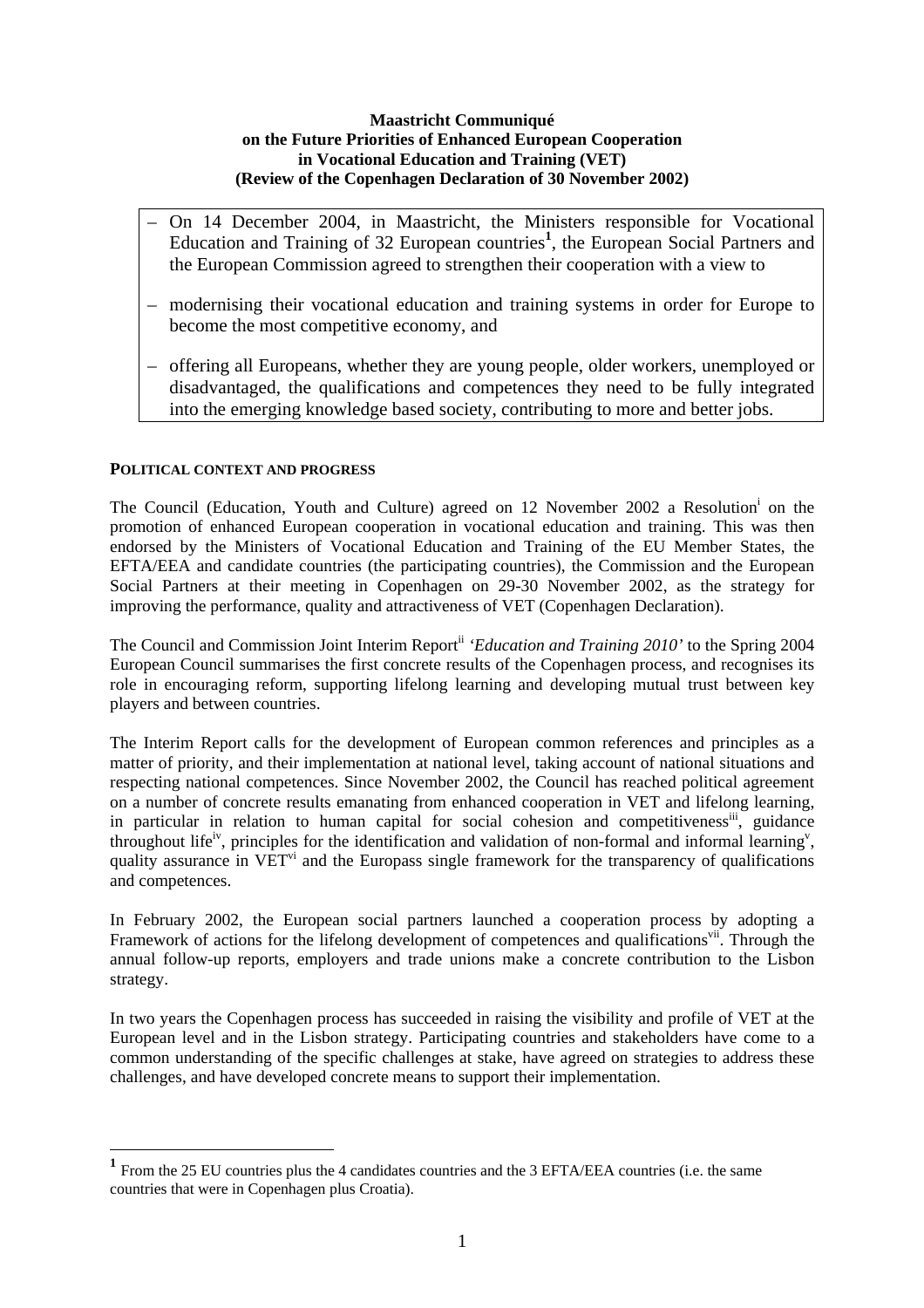#### **CHALLENGES IN ORDER TO MEET THE LISBON OBJECTIVES**

The Copenhagen process will continue to set political priorities for achieving the Lisbon objectives in the field of VET, within the context of the *Education and Training 2010* work programme. The strengthening of VET at the European and national levels, through voluntary and bottom up cooperation, should be an essential component for the achievement of a genuine European labour market and a competitive economy, alongside the legislative regime for the recognition of professional qualifications and the European Employment Strategy. However, greater emphasis should be placed on action to implement agreed objectives at national level, taking into account common European references and principles. In reviewing the focus of the Copenhagen process for 2005-6, full consideration has also been given to the challenges highlighted by the study<sup>viii</sup> commissioned by the European Commission to assess progress of VET systems and by the Kok reports 2003<sup>ix</sup> and 2004<sup>x</sup>. These challenges include adequately reflecting changes in the labour market which have an impact on the nature of developments in the field of VET.

The Joint Interim Report identifies a number of levers and priorities for reform in key areas, to make European education and training systems a world quality reference by 2010 and lifelong learning a concrete reality for all. These include the need to mobilise the necessary investments effectively and to focus on the development of key competences of citizens throughout life, for example learning to learn, innovate and develop a spirit of enterprise.

The necessary reforms and investment should be focused particularly on:

- the image and attractiveness of the vocational route for employers and individuals, in order to increase participation in VET.
- achieving high levels of quality and innovation in VET systems in order to benefit all learners and make European VET globally competitive.
- Inking VET with the labour market requirements of the knowledge economy for a highly skilled workforce, and especially, due to the strong impact of demographic change, the upgrading and competence development of older workers.
- the needs of low-skilled (about 80 million persons aged between 25-64 years in the EU) and disadvantaged groups for the purpose of achieving social cohesion and increasing labour market participation.

VET is increasingly taking place at all educational levels and, therefore, the parity of esteem and links between VET and general education, in particular with higher education, need to be fostered by innovative strategies and instruments at the national and European levels. This should include designing VET systems which attract more students to higher qualifications. This will contribute to innovation and competitiveness.

# **THE NATIONAL LEVEL: STRENGTHENING THE CONTRIBUTION OF VET SYSTEMS, INSTITUTIONS, ENTERPRISES AND SOCIAL PARTNERS TO THE ACHIEVEMENT OF THE LISBON GOALSxi**

## **PRIORITY SHOULD BE GIVEN TO:**

i) the use of common instruments, references and principles to support the reform and development of VET systems and practices, for example regarding transparency (Europass), guidance throughout life, quality assurance and identification and validation of non-formal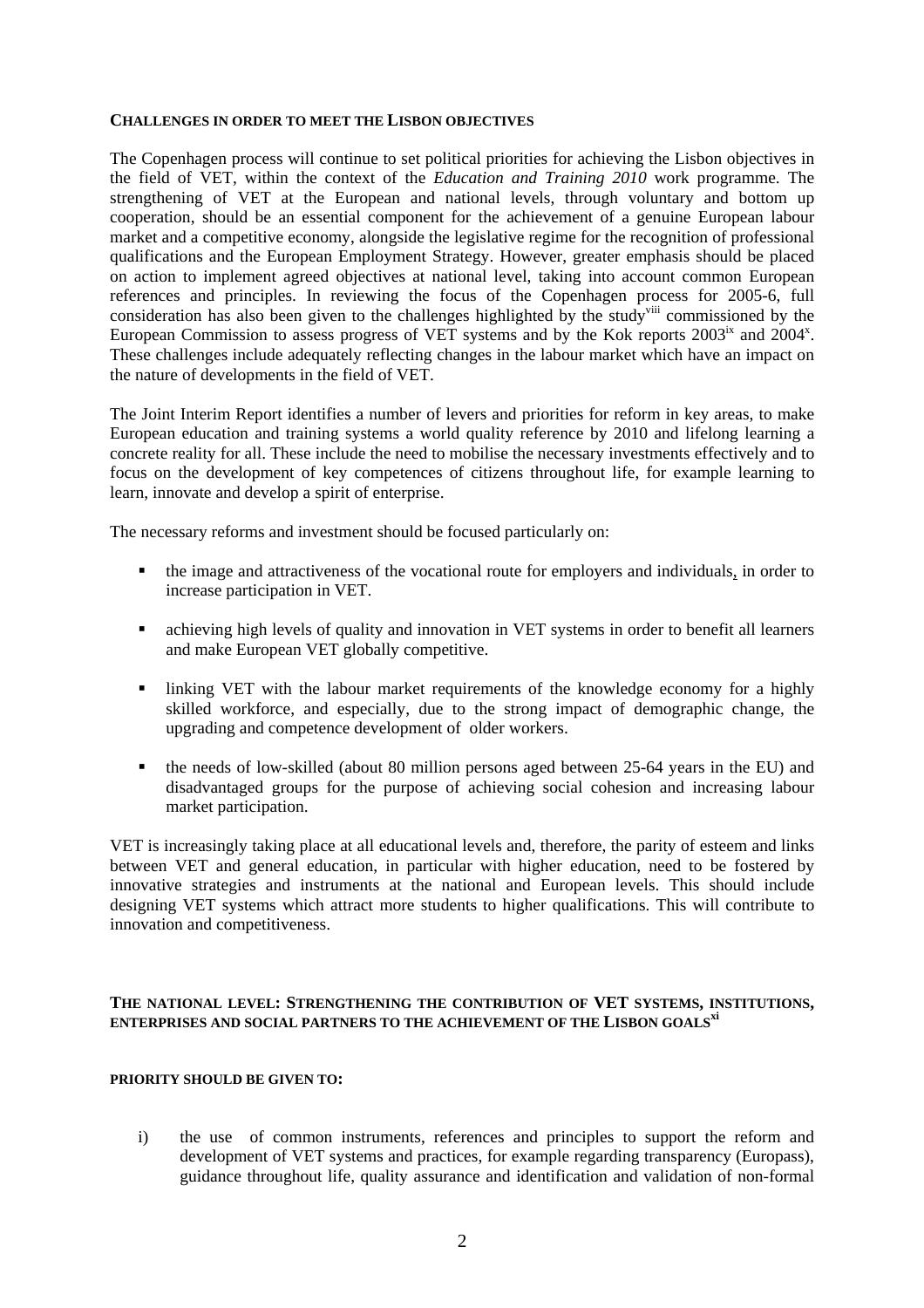and informal learning. This should include the strengthening of mutual links between these instruments and the raising of stakeholders' awareness at national, regional and local levels in Member States to enhance visibility and mutual understanding;

- ii) improving public and/or private investment in VET, including by public–private partnerships and, where appropriate, by the "training incentive effects of tax and benefit systems"<sup>xii</sup> as recommended by the Lisbon European Council:
- iii) the use of the European Social Fund and the European Regional Development Fund to support the development of VET. Subject to an agreement on the future EU structural funds, and in accordance with the policy orientations of those funds during 2007-2013, they should support the key role of education and training in promoting economic development and social cohesion, as well as the "Education and Training 2010" objectives, in particular the needs of small and medium sized enterprises, the innovative reform of VET systems and the related challenges of, on the one hand, equipping young people with the key competences they will require throughout life and, on the other, renewing and updating the skills of an ageing population.
- iv) the further development of VET systems to meet the needs of people or groups at risk of labour market and social exclusion, in particular early school leavers, low skilled, migrants, persons with disabilities and the unemployed. This should be based on a combination of targeted investment, assessment of prior learning and tailored training and learning provision.
- v) the development and implementation of open learning approaches, enabling people to define individual pathways, supported by appropriate guidance and counselling. This should be complemented by the establishment of flexible and open frameworks for VET in order to reduce barriers between VET and general education, and increase progression between initial and continuing training and higher education. In addition, action should be taken to integrate mobility into initial and continuing training
- vi) the increased relevance and quality of VET through the systematic involvement of all key partners in developments at national, regional and local level, particularly regarding quality assurance. To that effect, VET institutions should be enabled and encouraged to participate in relevant partnerships. More emphasis on the early identification of skills needs and planning of VET provision is particularly important and key partners, including the social partners, will play a major role in this.
- vii) the further development of learning-conducive environments in training institutions and at the workplace. This entails enhancement and implementation of pedagogical approaches which support self-organised learning and utilise the potential provided by ICT and elearning, thus improving the quality of training.
- viii) continuing competence development of teachers and trainers in VET, reflecting their specific learning needs and changing role as a consequence of the development of VET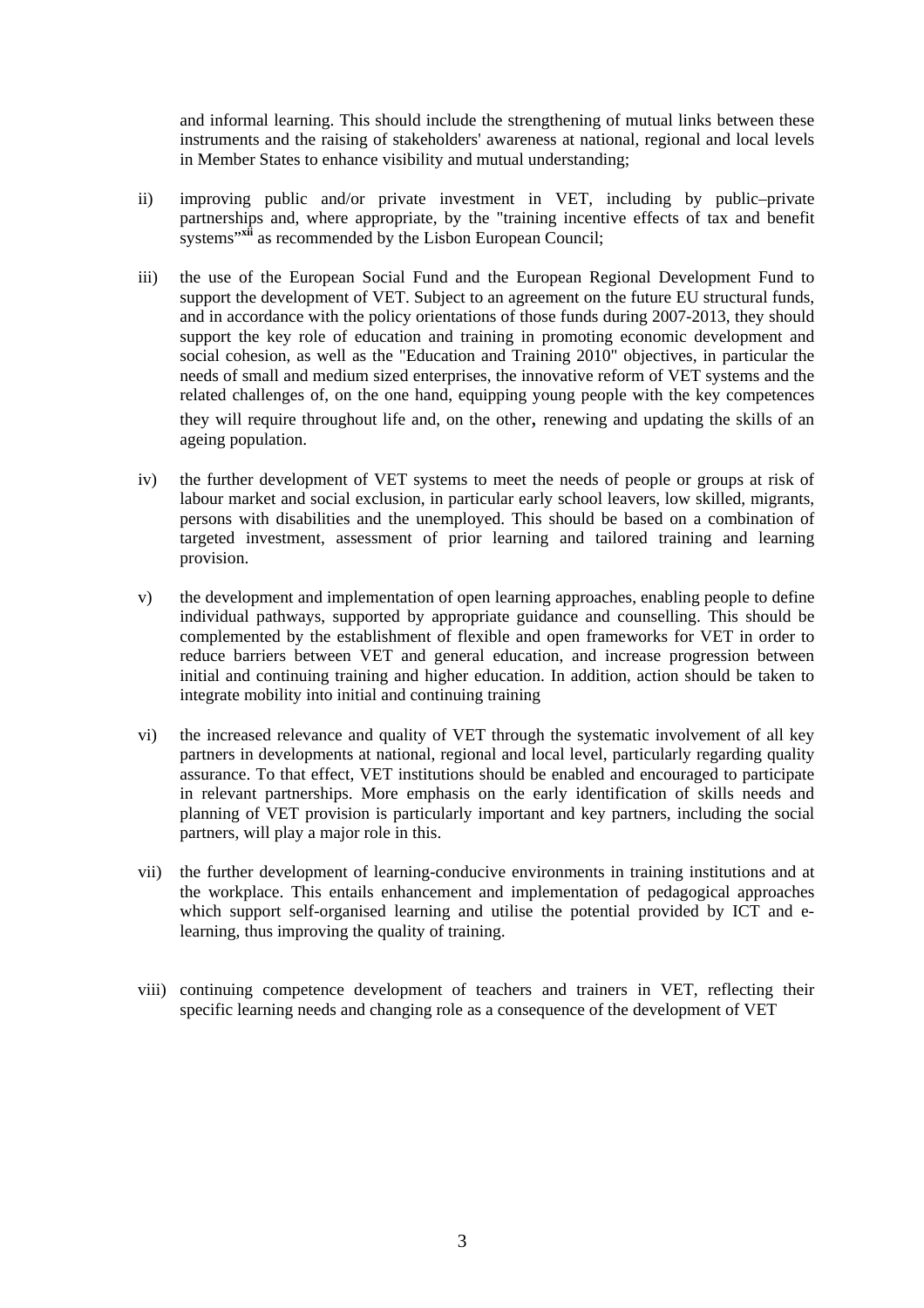# **THE EUROPEAN LEVEL: DEVELOPING TRANSPARENCY, QUALITY AND MUTUAL TRUST TO FACILITATE A GENUINE EUROPEAN LABOUR MARKET**xiii

### **PRIORITY SHOULD BE GIVEN TO:**

- i) the consolidation of priorities of the Copenhagen process and facilitating the implementation of the concrete results.
- ii) the development of an open and flexible European qualifications framework, founded on transparency and mutual trust. The framework will provide a common reference to facilitate the recognition and transferability of qualifications covering both VET and general (secondary and higher) education, based mainly on competences and learning outcomes. It will improve permeability within education and training systems, provide a reference for the validation of informally acquired competences and support the smooth and effective functioning of the European, national and sectoral labour markets. The framework should be underpinned by a set of common reference levels. It should be supported by instruments agreed at European level, particularly quality assurance mechanisms to create the necessary mutual trust. The framework should facilitate the voluntary development of competence based solutions at the European level enabling sectors to address the new education and training challenges caused by the internationalisation of trade and technology.
- iii) the development and implementation of the European credit transfer system for VET (ECVET) in order to allow learners to build upon the achievements resulting from their learning pathways when moving between learning systems. ECVET will be based on competences and learning outcomes, taking account of their definition at national or sectoral levels. It will take into account the experience of the ECTS in the field of higher education and the Europass framework. The practical implementation should include the development of voluntary agreements between VET providers throughout Europe. The system will be broadbased and flexible to enable its progressive implementation at the national level, with priority given initially to the formal learning system.
- iv) the examination of the specific learning needs and changing role of vocational teachers and trainers and of the possibilities of making their profession more attractive including continuous updating of their professional skills. Teachers and trainers should be supported in their essential role as innovators and facilitators in the learning environment. A coherent framework should be envisaged to support the improvement of the quality of vocational teaching and training.
- v) the improvement of the scope, precision and reliability of VET statistics in order to enable evaluation of progress in making VET efficient, effective and attractive. Adequate data and indicators are the key to understanding what is happening in VET and what additional interventions and decision-making are required by all parties involved.

#### **IMPLEMENTATION AND FOLLOW UP**

i) All actors in the field of VET - providers, employers, trade unions, branch organisations, chambers of commerce, industry or crafts, employment services, regional bodies and networks, etc. – are invited to take their responsibilities and to contribute to making effective the implementation of the Copenhagen process at all levels. National networks on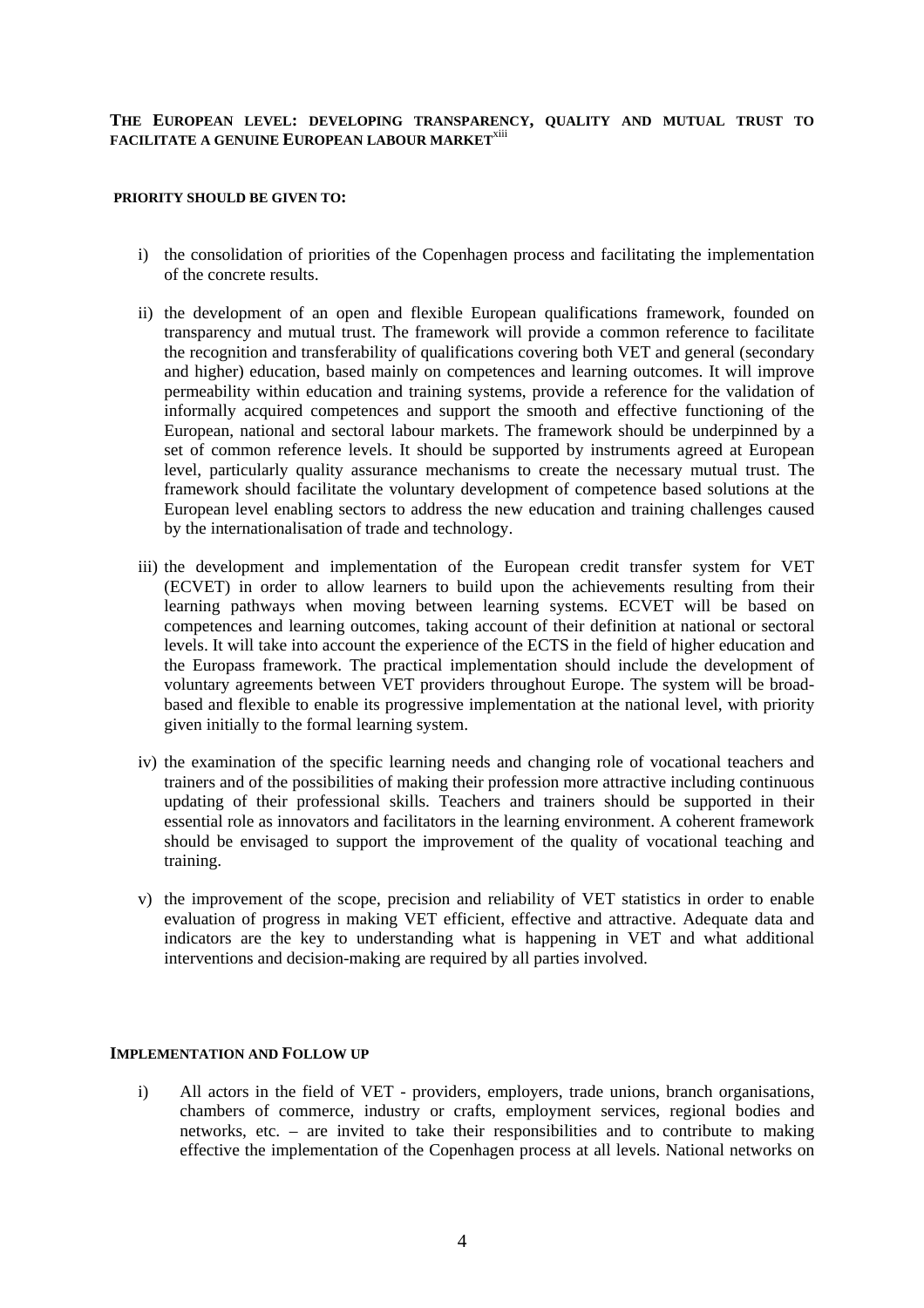which all relevant stakeholders, especially ministries, social partners and regional authorities, are represented should be established.

- ii) In accordance with the Joint Interim Report, the education and training processes should be rationalised and streamlined at European level by bringing the priorities of the above conclusions and the Copenhagen process groups within the framework of the Education and Training 2010 work programme. This should be based on the experience of working methods under the Copenhagen process.
- iii) The Advisory Committee on Vocational Training will be fully involved in the implementation and follow up.
- iv) Proposals for a European Qualifications Framework and European Credit Transfer System for VET should be prepared and examined.
- v) A coherent approach and closer cooperation should be developed, both at national and European level, with:
	- Higher Education, including developments under the Bologna process
	- European Economic, Employment, Sustainable Development and Social Inclusion Policies (in terms of guidelines and National Action Plans)
	- Pre-accession instruments and funds
	- and between research, practice and policy by networking and exchange of innovation and good examples of policy and practice.
- vi) Information on progress made and future actions for development of VET, involving all relevant stakeholders at national level, should be provided as part of the integrated biennial report on Education and Training 2010 in the context of implementing national lifelong learning strategies. This should incorporate the above national level priorities and provide the basis for stimulating the exchange of experience not only between participating countries but also between social partners and other relevant stakeholders on a transnational basis.
- vii) Closer links should be developed with the social partners at European, national, regional and sectoral levels, taking into account the work priorities defined in their framework of actions for the lifelong development of competences and qualifications.
- viii) Effective and full use will be made of Leonardo da Vinci and the future integrated action programme in the field of lifelong learning to support the development, testing, and implementation of innovative actions to advance VET reform.
- ix) Cedefop and ETF will continue to support the implementation of the Copenhagen process and use their networks (e.g. ReferNet, National Observatories) and electronic media, to assist with reporting, monitoring progress, and exchange of experience, in particular through:
	- the dissemination of good policy and practice in lifelong learning
	- the mapping of sectoral activities
	- the use of the Leonardo da Vinci study visits to support mutual learning and peer review.